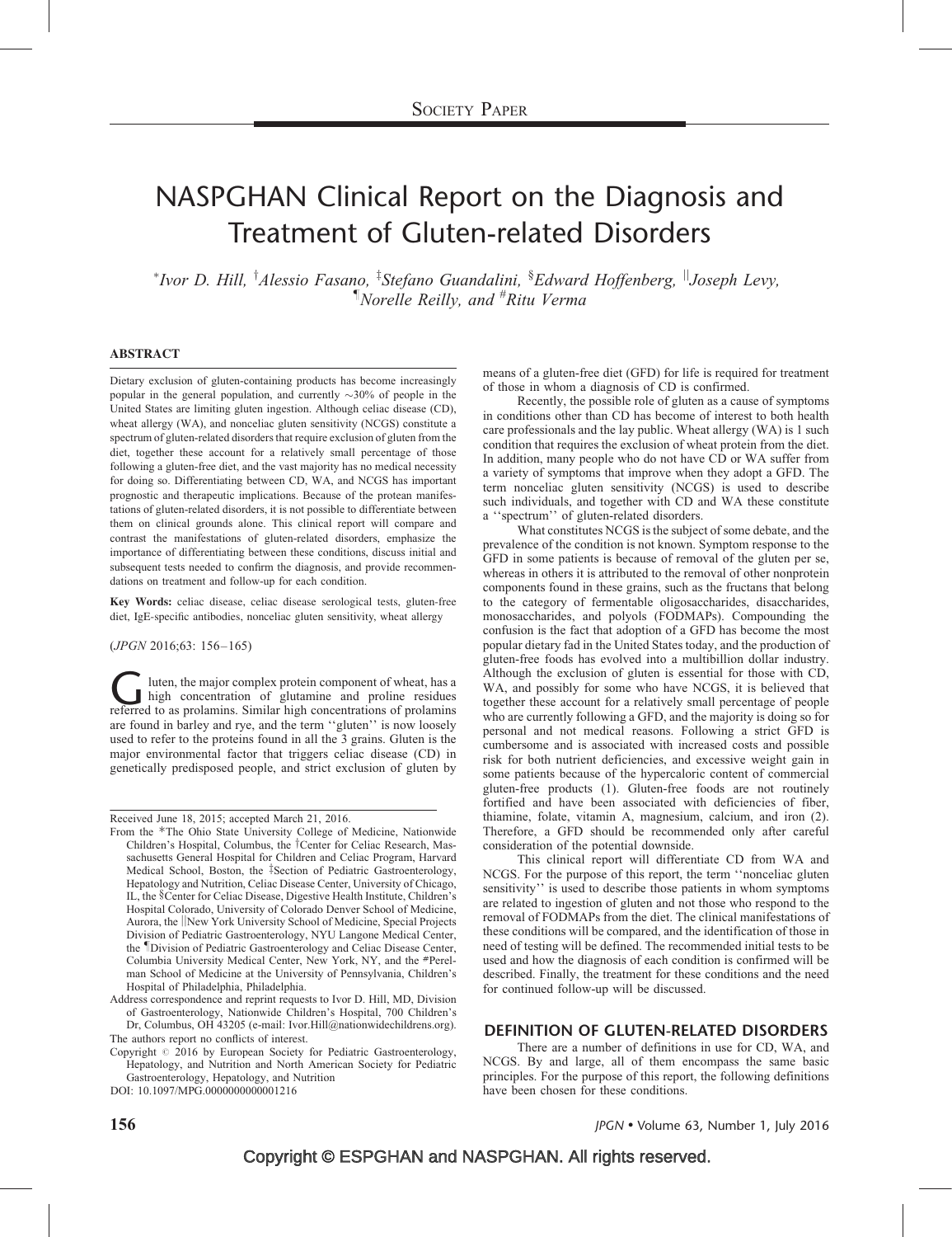TABLE 1. Common clinical manifestations of gluten-related disorders

# Celiac Disease

CD is an immune-mediated systemic disorder triggered by gluten and related prolamins present in wheat, barley, and rye that occur in genetically susceptible individuals who have the human leukocyte antigen (HLA)-DQ2 and/or HLA-DQ8 haplotypes. It is characterized by an inflammatory enteropathy with variable degrees of severity, a wide range of gastrointestinal and/or systemic complaints, and the presence of celiac-specific autoantibodies [\(3\)](#page-7-0).

# Wheat Allergy

WA is a hypersensitivity reaction to wheat proteins mediated through immune mechanisms and involving mast cell activation. The immune response can be immunoglobulin E (IgE) mediated, non-IgE mediated, or a combination of both. WA is most commonly a food allergy, but wheat can become a sensitizer when the exposure occurs through the skin or airways (baker's asthma).

# Nonceliac Gluten Sensitivity

NCGS is a poorly defined syndrome characterized by a variable combination of intestinal and extraintestinal symptoms, typically occurring soon after the ingestion of gluten-containing foods and disappearing quickly upon their withdrawal, occurring in individuals where both CD and WA have been excluded [\(4\).](#page-7-0)

# CLINICAL MANIFESTATIONS OF GLUTEN-RELATED DISORDERS

The clinical manifestations of gluten-related disorders are protean in nature and involve multiple organ systems. There is considerable overlap of symptoms between these conditions, which makes differentiation impossible on clinical grounds alone (Table 1).

# Clinical Manifestations of CD

Gastrointestinal symptoms are still prominent, particularly in younger children. The onset of CD in infancy and very early childhood may have severe gastrointestinal manifestations resulting in malnutrition, failure to thrive, and in some patients a proteinlosing enteropathy. Although these were relatively common presentations of CD in the past, they are rare nowadays.

Abdominal pain and distention with diarrhea or even frank steatorrhea are hallmarks of CD, but severe forms of these manifestations have become progressively less frequent, and milder forms are more common at initial presentation. Counterintuitively, severe constipation related to delay in orocecal transit time  $(5.6)$ , possibly aggravated by disordered upper gastrointestinal motor function [\(7\)](#page-7-0), can be the presenting manifestation in a significant number of children. Although CD is typically thought to be associated with weight loss or failure to gain weight, some children with CD are initially overweight or obese [\(8\)](#page-7-0). Less common presentations include acute electrolyte disturbances, hypotension, and lethargy, and recurrent intussusception occurs more frequently in children with CD [\(9\).](#page-7-0)

There are also numerous extraintestinal manifestations, and almost any body system can be involved. Older children and adolescents are more likely to present with nongastrointestinal symptoms [\(10–12\)](#page-7-0), and previously used terms of ''typical'' and ''atypical'' to describe gastrointestinal and extraintestinal symptoms, respectively, are now considered obsolete and no longer recommended [\(13\)](#page-7-0). The variable nature of the clinical manifestations, and the fact that CD may be asymptomatic, is believed to be largely responsible for the majority of people with CD remaining undiagnosed.

|                                              | Celiac       | <b>NCGS</b> | WA            |
|----------------------------------------------|--------------|-------------|---------------|
| Time from exposure                           | Hours-months | Hours-days  | Minutes-hours |
| to symptoms                                  |              |             |               |
| Gastrointestinal                             |              |             |               |
| Diarrhea                                     | X            | X           | X             |
| Abdominal pain                               | X            | X           | X             |
| Constipation                                 | X            | X           | X             |
| Gas/bloat/distention                         | X            | X           | X             |
| Poor weight gain                             | X            | X           | X             |
| Malodorous fatty stools                      | X            |             |               |
| Vomiting                                     | X            | X           | X             |
| Extraintestinal                              |              |             |               |
| Pubertal delay                               | X            |             |               |
| Unexplained weight loss                      | X            | X           | X             |
| Poor height gain                             | X            |             |               |
| Bone/joint pain                              | X            | X           | X             |
| Rash of DH                                   | X            |             |               |
| Eczema                                       |              | X           | X             |
| Hives/atopic dermatitis                      |              |             | X             |
| Fatigue                                      | X            | X           | X             |
| Headache/migraine                            | X            | X           | X             |
| Foggy mind                                   | X            | X           |               |
| Angioedema                                   |              |             | X             |
| Anaphylaxis                                  |              |             | X             |
| Respiratory                                  |              |             |               |
| Asthma                                       |              |             | X             |
| Cough                                        |              |             | X             |
| Postnasal drip, throat<br>clearing, rhinitis |              |             | Χ             |

 $DH =$  dermatitis herpetiformis;  $NCGS =$  nonceliac gluten sensitivity;  $WA =$  wheat allergy.

A mild elevation of serum liver enzymes is also well described as a presenting manifestation of CD in the pediatric age group and may account for up to 12% of children with unexplained hypertransaminasemia [\(14\).](#page-7-0) The enzymes involved are alanine aminotransferase and aspartate aminotransferase, and typically these are elevated in the region of 2 to 3 times the upper limit of normal (ULN). Following institution of a GFD, the majority of affected patients will have normal transaminase levels within 4 to 8 months [\(14\).](#page-7-0) In a small number, hypertransaminasemia persists despite strict adherence to a GFD. In these, additional workup should be considered to look for other causes of liver disease, such as autoimmune hepatitis, which can be associated with CD.

Anemia, most commonly as a result of iron deficiency, has been reported in 12% to 69% of newly diagnosed patients [\(15–18\)](#page-7-0) and appears more prevalent in celiac patients with an atrophic mucosa compared with those with mild enteropathy [\(19\).](#page-8-0) Linear growth failure as an isolated initial presentation of CD is well described and can be found in up to 10% of children undergoing investigation for short stature [\(20,21\).](#page-8-0)

Dermatitis herpetiformis (DH) is considered a skin presentation of CD and is more common in adults or older teenagers. It is characterized by symmetrical, pruritic blisters followed by erosions, excoriations, and hyperpigmentation most commonly involving elbows (90%), knees (30%), shoulders, buttocks, sacral region, and face [\(22\)](#page-8-0). The diagnosis of DH depends on demonstrating typical immunoglobulin A (IgA) deposits on skin biopsies [\(23\)](#page-8-0).

Other manifestations include dental enamel hypoplasia [\(24\),](#page-8-0) recurrent aphthous ulcers in the mouth, low–bone mineral density, and arthritis/arthralgia [\(25\).](#page-8-0) Although children with low–bone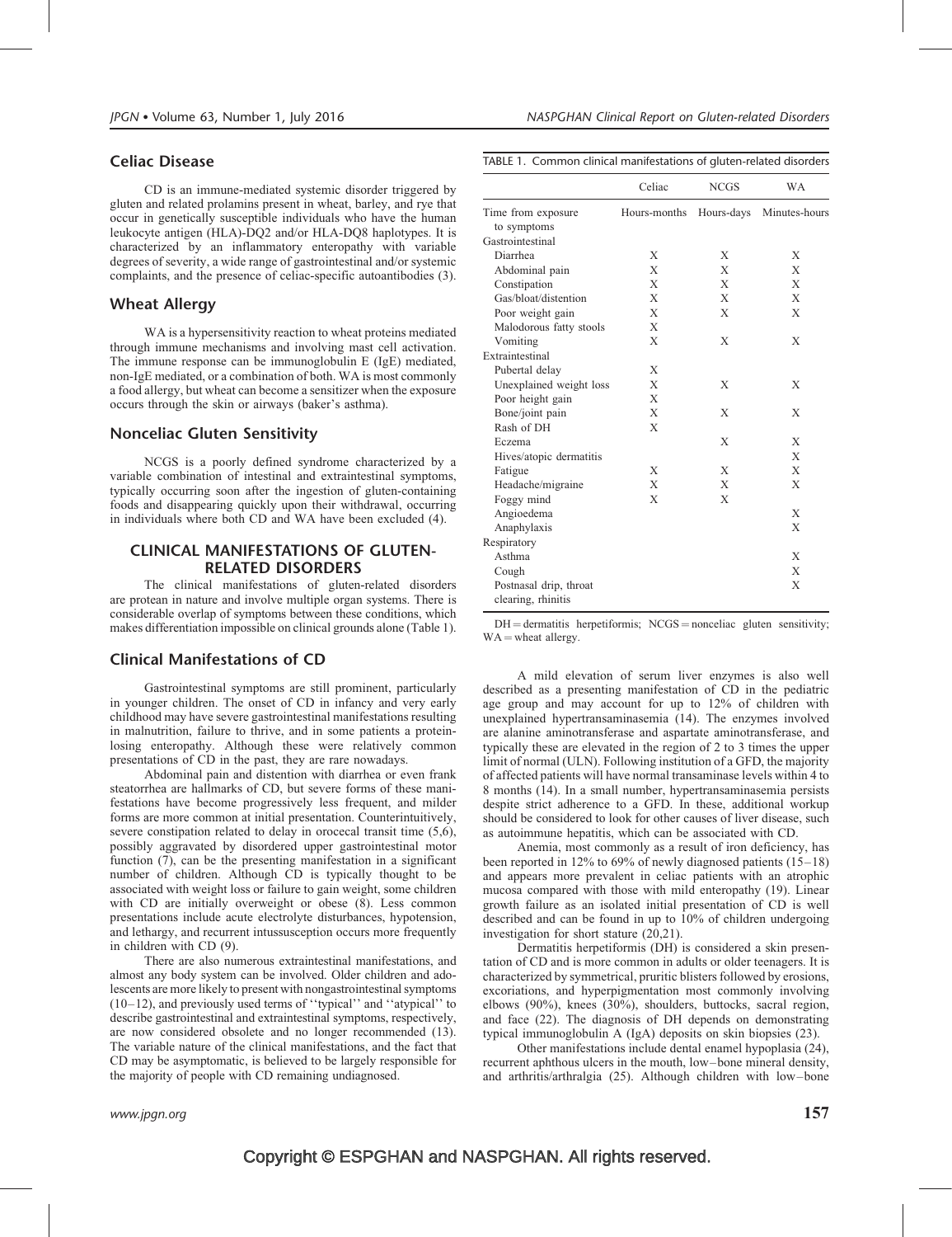<span id="page-2-0"></span>mineral density appear better able to correct this deficiency after starting the GFD, recovery can be delayed in some patients, whereas others are at risk for never achieving optimal bone density as they go through puberty [\(26,27\).](#page-8-0)

There appears to be a slight increase in the frequency of neurological symptoms including headache, peripheral neuropathy, and seizures in CD [\(28–31\).](#page-8-0) In 1 young adult with CD and epilepsy refractory to antiepileptic drugs, seizures were controlled with a GFD [\(32\)](#page-8-0).

Adolescents with CD have been reported to have psychiatric issues including anxiety, recurrent panic attacks, hallucinations, depression, and an increased prevalence of suicidal behavior. There is some evidence that the GFD diet may help alleviate depression in adolescents with CD [\(33,34\)](#page-8-0).

# Clinical Manifestations of WA

Food allergies most often involve the gastrointestinal system, skin, or respiratory tract. The clinical manifestations of WA range from swelling and itching of the lips or mouth, atopic dermatitis, hives, allergic rhinitis, and asthma to angioedema and anaphylaxis. Intestinal manifestations include abdominal pain, bloating, diarrhea, nausea, vomiting, and constipation. Other nonintestinal manifestations include fatigue, weight loss, joint pains, and headaches [\(35\)](#page-8-0). Another possible clinical manifestation of WA is eosinophilic esophagitis (EoE). In this chronic condition, various food proteins, including wheat, serve as the trigger for a dysregulated immune response limited to the esophagus and causing infiltration of the mucosa and deeper layers with high density of eosinophils. The result of this inflammatory response is damage leading in some patients to edema, spasm, and stricture. Clinically, EoE presents with symptoms overlapping gastroesophageal reflux, and dysphagia, feeding aversions, and eventually food impaction.

Two additional clinical presentations deserve separate note: wheat-dependent, exercise-induced anaphylaxis (WDEIA) and baker's asthma. WDEIA is a rare form of anaphylaxis triggered when the consumption of wheat is followed within a short period of time by exercise. Omega-gliadins seem to play an important role in this condition, and aspirin is known to contribute to the occurrence and severity by enhancing intestinal permeability and enhanced antigen absorption.

In baker's asthma, sensitization to wheat proteins occurs through the inhalation of particulates in workers exposed to aerosolized flours. The clinical manifestations are chronic cough, asthma, and rhinitis, which improve when the exposure is avoided. In addition to  $\omega$ -gliadins, the thioredoxin hB component has been identified as responsible triggers [\(36\).](#page-8-0) Recently, a fungus-derived amylase, added to the flour to improve baking quality, has been identified as a responsible allergen in some patients.

# Clinical Manifestations of NCGS

Manifestations of NCGS are multisystemic and characterized by a variable combination of intestinal and extraintestinal symptoms [\(37–39\)](#page-8-0). Similar to CD, NCGS is reported to affect different organs/systems, and symptoms can vary in severity. The latency between gluten ingestion and the onset of symptoms is often relatively short and may be within a few hours to days. This is somewhat different from WA in which onset of symptoms following exposure is often within minutes to hours and CD in which onset may be more prolonged and can vary from days to weeks. A relatively common reported presentation of NCGS resembles irritable bowel syndrome with symptoms of bloating, abdominal pain, and change in consistency and/or frequency of bowel movements. Differentiating between these conditions may be facilitated by those with NCGS more commonly describing additional extraintestinal symptoms, including headache or frank migraine, foggy mind, chronic fatigue, joint and muscle pain, tingling of the extremities, leg or arm numbness, eczema, anemia, and/or behavioral changes [\(37–39\)](#page-8-0). The clinical features attributed to NCGS have mainly been described in the adult population, and there are little data for the pediatric population.

Because many people and parents of children with symptoms ascribed to NCGS have already suspected an association between gluten ingestion and onset or worsening of symptoms, some will self-treat with a GFD before seeking medical advice. Doing so is discouraged as the elimination of dietary gluten makes it difficult to differentiate CD from WA and NCGS.

# WHO SHOULD BE TESTED FOR GLUTEN-RELATED DISORDERS?

# Symptomatic Individuals

Because the manifestations of gluten-related disorders are so varied, diagnosis requires a high index of clinical suspicion. In addition, owing to the overlapping symptoms between CD, WA, and NCGS, these disorders cannot be distinguished from one another on the basis of clinical manifestations alone.

Children with symptoms consistent with gluten-related disorders, or who have self-identified relief of symptoms when avoiding gluten, should undergo testing for CD and/or WA before the elimination of dietary gluten. CD should be an early consideration in those with typical gastrointestinal symptoms such as chronic diarrhea, abdominal pain, distension, and weight loss [\(40\)](#page-8-0). Testing should also be considered when no other cause for symptoms can be identified in those with less typical symptoms including, but not limited to, constipation, linear growth failure, anemia, fatigue, arthralgia, and elevated liver enzymes (Table 2). Testing for WA should be considered when there is a history of symptoms occurring shortly, or within a few hours, after consuming wheat products. Allergy testing is not always helpful, especially if EoE is suspected, and an endoscopy may be indicated. There is no test to identify people who may have NCGS. Before this condition can be considered, however, it is first essential to exclude CD and WA.

Differentiating CD from WA and NCGS is important because there are significant differences in potential long-term health consequences. People with CD are at increased risk for other autoimmune diseases such as autoimmune thyroiditis and

#### TABLE 2. Indications to consider CD testing

| Symptoms                                                                                                                                                                                                                                                                                | Associated conditions                                                                                                                                                                                                      |
|-----------------------------------------------------------------------------------------------------------------------------------------------------------------------------------------------------------------------------------------------------------------------------------------|----------------------------------------------------------------------------------------------------------------------------------------------------------------------------------------------------------------------------|
| Abdominal pain<br>Abdominal distension<br>Diarrhea<br>Constipation<br>Growth failure or deceleration<br>Weight loss<br>Arthralgia<br>Elevated hepatic transaminases<br>Iron deficiency anemia<br>Unexplained osteopenia<br>Dental enamel defects<br>Recurrent aphthous stomatitis<br>DН | First-degree relatives of those with CD<br>Type 1 diabetes<br>Autoimmune thyroid disease<br>Autoimmune liver disease<br>Trisomy 21<br>Williams syndrome<br>Turner syndrome<br>IgA deficiency<br>Juvenile chronic arthritis |
|                                                                                                                                                                                                                                                                                         |                                                                                                                                                                                                                            |

 $CD =$  celiac disease;  $DH =$  dermatitis herpetiformis; IgA = immunoglobulin A.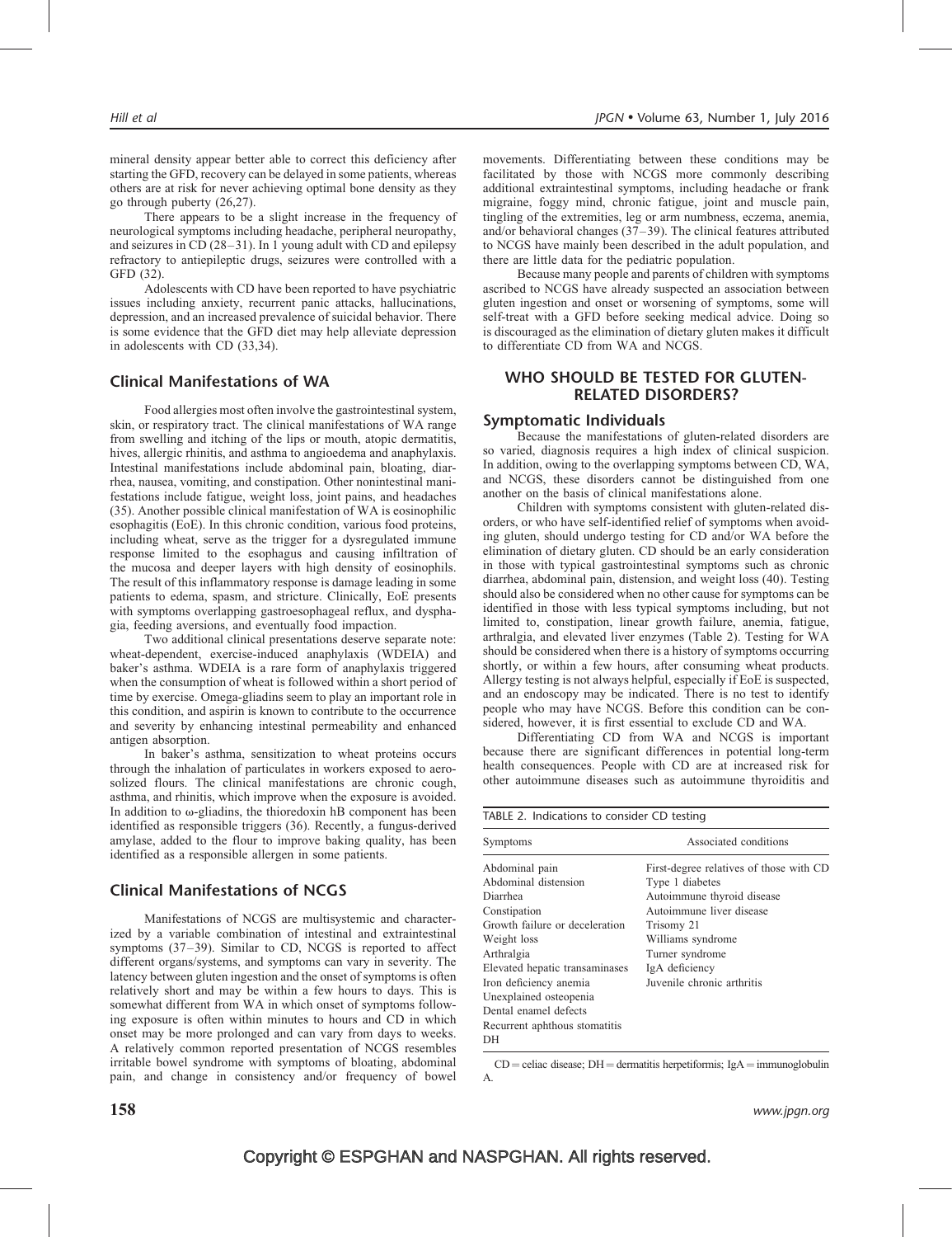should be monitored for these. Those with symptomatic CD who do not follow a strict GFD have increased risk for mortality and relative increased risk for intestinal malignancies. On the contrary, those with WA and NCGS may be able to follow a less restrictive diet and have a lower risk for long-term adverse health outcomes. Although symptom relief following self-initiation of a GFD is evidence for the role of gluten, this is not diagnostic by itself. A gluten challenge should be considered in those who initiate a GFD before confirmatory diagnostic testing, given the significance of the long-term clinical implications. The decision to undertake a gluten challenge should be considered carefully in the context of each individual patient.

# Asymptomatic Individuals

Children belonging to groups known to be at increased risk for CD may initially have no symptoms, or very minor symptoms, despite having intestinal histologic changes that are characteristic for CD. Included in these groups are first-degree relatives of an index case, people with trisomy 21, Turner syndrome, Williams syndrome, and IgA deficiency, and those with other autoimmune conditions [\(Table 2](#page-2-0)). There is some debate as to whether people belonging to these at-risk groups should be tested for CD if they are totally asymptomatic. Guidelines from the pediatric societies recommend testing all such people beginning after the age of 3 years or at the time of initially diagnosing the associated condition [\(3,40\)](#page-7-0). Those from the adult societies do not strongly advocate testing for all at-risk individuals but recommend that they be studied and tested if they ever develop any symptoms [\(41,42\).](#page-8-0)

Potential benefits of early identification of CD in asymptomatic at-risk people include decreased morbidity and mortality, possible prevention of other autoimmune diseases, and an improvement in quality of life [\(43–45\).](#page-8-0) There is some data suggesting that dietary adherence is better when the diagnosis is made in early childhood and that dietary adherence diminishes with advancing age at diagnosis [\(46,47\).](#page-8-0)

Potential disadvantages of treating asymptomatic people identified with CD through screening programs include an adverse impact on their quality of life and the increased costs incurred with the GFD. Quality of life does not appear to be impaired in screendetected children before GFD initiation [\(48\).](#page-8-0) There are reports that adolescents perceive the diagnosis of CD and the need to adhere to the GFD, however, as having an adverse impact on their quality of life and social function [\(49\).](#page-8-0) For these reasons, adolescents with screen-detected CD may be less compliant with a prescribed GFD even though many have serological evidence of ongoing active disease [\(50\)](#page-8-0).

# INITIAL TESTING FOR GLUTEN-RELATED **DISORDERS**

# Celiac Disease

Commercial serological tests for both IgA and immunoglobulin G (IgG) antibodies against gliadin (AGA), endomysium (EMA), tissue transglutaminase (tTG), and deamidated gliadin peptides (DGPs) are available (Table 3). Serological tests for CD are dependent on the consumption of gluten, and avoidance of gluten before testing can result in a false-negative result. Although the exact duration of gluten consumption required before testing is not known, experts agree that the ingestion of  $\geq 10$  g of gluten (equivalent to 2 slices of whole wheat bread) per day for  $\geq 8$  weeks should allow for confident interpretation of the tTG antibody test result.

| TABLE 3. Sensitivity and specificity of serological tests for CD                                                                                                                                   |                                                                                |                                                                               |  |
|----------------------------------------------------------------------------------------------------------------------------------------------------------------------------------------------------|--------------------------------------------------------------------------------|-------------------------------------------------------------------------------|--|
| <b>Test</b>                                                                                                                                                                                        | Sensitivity $(\%)$                                                             | Specificity $(\% )$                                                           |  |
| Antigliadin antibody IgG (AGA-IgG)<br>Antigliadin antibody IgA (AGA-IgA)<br>$tTG$ ; $tTG$ $IgA$ $(tTG-IgA)$<br>Anti-EMA antibody IgA (EMA-IgA)<br>DGP; DGP IgA (DGP-IgA)<br>DGP; DGP IgG (DGP-IgG) | $83 - 100$<br>$52 - 100$<br>$90 - 100$<br>$93 - 100$<br>$80 - 91$<br>$88 - 95$ | $47 - 94$<br>$72 - 100$<br>$95 - 100$<br>$98 - 100$<br>$91 - 95$<br>$86 - 98$ |  |

 $AGA =$  antibodies against gliadin;  $CD =$  celiac disease;  $DGP =$ deamidated gliadin peptide;  $EMA = endomysium$ ; IgA = immunoglobulin A;  $IgG = \text{immunoglobin G}$ ; tTG = tissue transglutaminase.

Present guidelines recommend the tTG-IgA antibody as the most cost-effective and reliable test to identify people who may have CD [\(3,40–42\).](#page-7-0) Obtaining a serum IgA level at the same time should be considered to identify those who have selective IgA deficiency.

The tTG-IgA antibody is performed by means of an enzymelinked immunosorbent assay or radio immune assay (RIA) method and is highly sensitive and specific (Table 3). The EMA-IgA is less sensitive than the tTG-IgA but slightly more specific. The EMA requires an immunofluorescent technique using monkey esophagus or human umbilical cord as the substrate. It is more expensive than the tTG and subject to interobserver variability, and thus is prone to false-negative results and, to a lesser extent, particularly at low titers, to false-positive results in inexperienced hands.

The AGA tests are both poorly sensitive and specific compared with the tTG and EMA, and prone to wide variability between laboratories. Therefore, AGA tests are not recommended for initial diagnosis of CD [\(1,40,41\)](#page-7-0). DGP tests detect antibodies against synthetically derived peptides and perform better than the AGA tests. The DGP-IgG has comparable specificity but lower sensitivity than the tTG-IgA and EMA-IgA, whereas the DGP-IgA is both less sensitive and specific (Table 3).

Use of a panel of antibodies instead of a single tTG-IgA test is not recommended. Although this approach may be associated with a marginal increase in the sensitivity of the test, it decreases the specificity and significantly increases the costs  $(41,51)$ .

# Special Considerations

## IgA Deficiency

Selective IgA deficiency is more common in people with CD than in the general population. With IgA deficiency, an IgG-based tTG, EMA, or DGP assay is required to test for CD [\(3,40\)](#page-7-0). A positive IgG-based test for tTG, EMA, or DGP in a person with IgA deficiency is an indication for endoscopy with biopsy to confirm or exclude the diagnosis of CD. IgG antibody tests, however, are less accurate than IgA tests. Therefore, if there is a strong clinical suspicion for CD in an IgA-deficient person, an intestinal biopsy should be considered even if all serological tests are negative.

An isolated positive IgG-based test with negative IgA-based tests in an IgA-competent individual is unlikely to be because of CD [\(3\)](#page-7-0). In such patients, other causes for symptoms should be considered and clarification on whether the subject has been avoiding gluten is required before recommending additional testing for CD.

## Young Child

Based on some studies, there is a possibility that the tTG-IgA and EMA-IgA tests may not be as accurate in the young child

# Copyright © ESPGHAN and NASPGHAN. All rights reserved.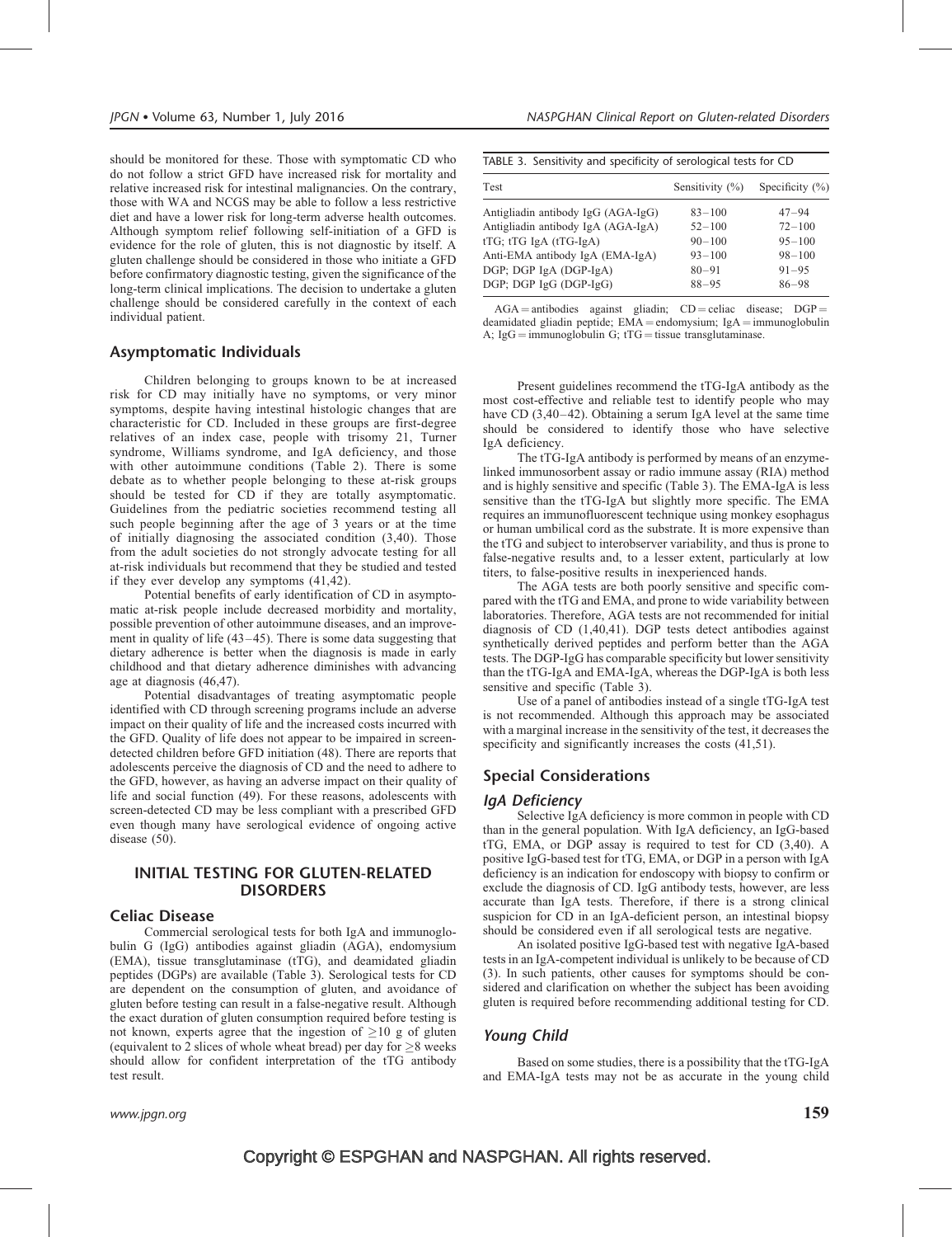(<2 years of age). Therefore, when testing for CD in a child  $\langle$  2 years of age, it is suggested that the tTG-IgA be combined with a DGP-IgG to improve the accuracy of the testing [\(3\)](#page-7-0).

# Associated Autoimmune Conditions

People with other autoimmune conditions associated with CD, such as type 1 diabetes and autoimmune thyroiditis, can have transient mild elevation of antibodies to tTG-IgA that is nonspecific and not indicative of CD. In these patients, the EMA-IgA will be negative. It is not known exactly how high the tTG-IgA antibody level must be before it is considered sufficient to recommend intestinal biopsy, but based on expert opinion anything <3 times the ULN should be viewed with suspicion [\(52\)](#page-8-0). If the tTG-IgA is <3 times ULN, consider obtaining an EMA-IgA first and only proceed to biopsy if the EMA is positive. If the EMA is negative, and there are no other concerning symptoms, it is acceptable to observe the patient and repeat the serological tests after 6 to 12 months.

# Concurrent Infections

Transient nonspecific elevations of tTG can occur during an acute infectious process. In these patients, the levels return to normal and remain so following the resolution of the infection [\(53\)](#page-8-0). Caution is necessary when interpreting an elevated tTG obtained during any febrile illness. Repeat testing following complete recovery from any illness is advisable before recommending a diagnostic endoscopy with biopsies.

# HLA Tests

The HLA DQ heterodimers DQ2 and/or DQ8 are necessary for CD but not specific to people with CD, and can be found in up to 40% of the general population. Although there is evidence that people who are HLA DQ2 homozygous are at much higher risk, HLA testing should not be used as an initial diagnostic test for CD [\(41\)](#page-8-0). Testing for HLA-DQ2/8 is best reserved for patients in whom there is a diagnostic dilemma, such as when there is a discrepancy between the serological and histologic findings or when a GFD has been started before any testing. In such patients, if neither HLA-DQ2 nor DQ8 is present, CD is highly unlikely, and an alternative diagnosis should be sought.

It has been recommended that the HLA test should be used as a first test when screening asymptomatic people at increased risk for CD such as family members of an index case [\(3\)](#page-7-0). In those who are negative for both DQ2 and DQ8 alleles, no further testing for CD is needed, whereas in all other patients testing for tTG/EMA antibodies is needed to identify those who require intestinal biopsies to confirm the diagnosis. Currently, the HLA tests are expensive, and the cost-effectiveness of such a strategy has not been determined.

# Point-of-Care Tests

Rapid tests for tTG antibodies that can be used at the point of care (POC) have accuracy similar to that of tTG tests by laboratory detection [\(3\).](#page-7-0) These POC tests do not allow for quantitative analysis of the antibody levels and therefore should not be used to replace laboratory testing. If a POC test is positive, the test should be repeated by means of a standard laboratory test before diagnosis and treatment of CD. In addition, a negative POC test performed by someone who has not been specifically trained to perform the test should be ignored and repeated by means of a laboratory test.

Fecal tests for CD-associated antibodies are considered unreliable and should not be used under any circumstances to screen patients for CD [\(3\)](#page-7-0).

# Wheat Allergy

Sensitization to wheat proteins can be demonstrated by the measurement of circulating IgE-specific antibodies against the suspected allergen and by skin sensitivity testing. The Immuno-CAP Specific IgE blood test, also called the CAP FEIA (fluorenzymeimmunoassay) test or Pharmacia CAP test, is the most commonly used method and has replaced the radioallergosorbent test as the preferred method to report quantitative detection of specific IgE antibodies. Systematic review of the accuracy of specific IgE determinations to identify WA demonstrated a pooled sensitivity of 83% (95% CI 69–92) and specificity of 43% (95% CI 20–69) [\(54\).](#page-8-0)

Skin testing can be done either by prick or patch technique, and by intradermal injection. In the skin prick test (SPT), the allergen is placed on the skin, and a superficial prick is performed with a thin plastic probe or needle, so the solution penetrates the skin. A wheal reaction indicates sensitization. In the patch test, the allergen is applied in a well or patch that is kept in contact with the skin for 72 hours. A systematic review of the accuracy of skin tests to identify WA demonstrated a pooled sensitivity of 73% (95% CI 56–85) and specificity of 73% (95% CI 48–89) [\(54\)](#page-8-0). Variability in results of patch testing is in part because of lack of standardization of the technique. Despite this, patch testing is felt by some to be useful for identifying certain delayed-type (ie, non-Ig-E mediated) allergic food reactions and may be helpful in the identification of food triggers in conditions such as EoE and dermatitis [\(55,56\).](#page-8-0)

Intradermal tests for WA have been shown to be more sensitive than the SPT but are more likely to generate a falsepositive test result. One problem with the SPT is the lack of specificity of the crude wheat extract used as the antigen. Many children with eczema have a positive SPT and yet do not display an allergic reaction when ingesting wheat. Use of more specific wheat components, such as  $\alpha$ -amylase inhibitor or high molecular weight glutenins, need to be studied further before they can be recommended for clinical use.

# Nonceliac Gluten Sensitivity

There are currently no initial tests available to identify people who may have NCGS. There is a suggestion that those with NCGS are more likely to have an elevated AGA test or have the HLA DQ2 or DQ8 haplotype than healthy controls [\(37\)](#page-8-0), but neither of these tests can be used to screen for NCGS with any degree of confidence. Instead, to consider the possibility of NCGS, it is first necessary to exclude both CD and WA on the basis of negative serological tests, normal histology, or negative SPT and serum IgE tests [\(37,57\)](#page-8-0). [Table 4](#page-5-0) provides a comparison of initial testing for gluten-related disorders.

# CONFIRMING THE DIAGNOSIS OF GLUTEN-RELATED DISORDERS

#### Celiac Disease

The diagnosis of CD is confirmed on demonstration of the characteristic changes in the histology of the small intestinal mucosa. Biopsies are obtained from the duodenum via an upper gastrointestinal endoscopy. Initially, the histologic changes may be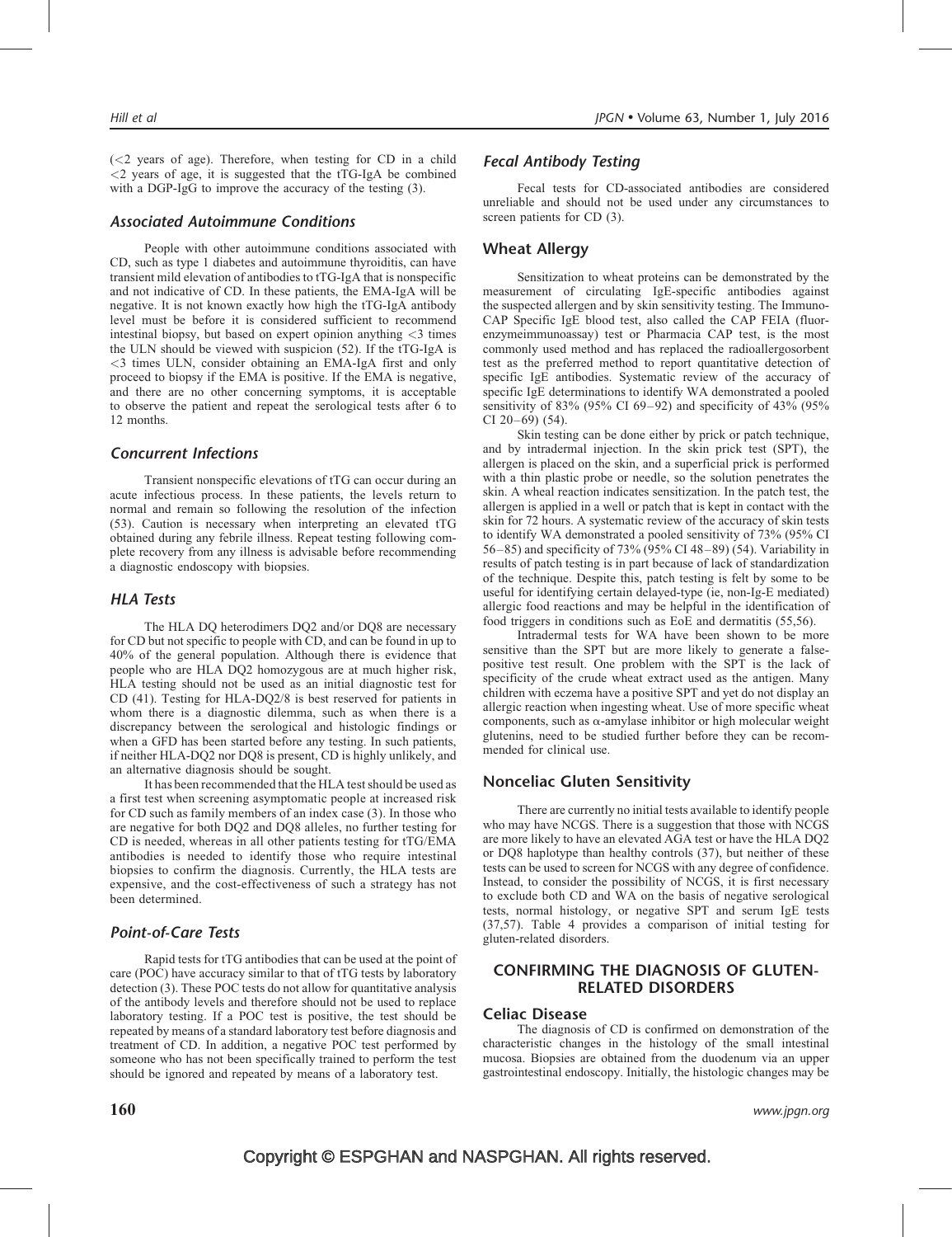#### <span id="page-5-0"></span>TABLE 4. Comparison of initial testing for the gluten-related disorders

|                            | CD    | <b>NCGS</b> | WΑ |
|----------------------------|-------|-------------|----|
| t <sup>TG</sup> IgA        |       |             |    |
| HLA DQ2/DQ8                |       | $+/-$       |    |
| Small bowel biopsy with VA |       |             |    |
| ImmunoCAP Specific IgE*    | $+/-$ |             |    |
| <b>SPT</b>                 |       |             |    |

 $+/-$  indicates the test can be either positive or negative in these patients. CD = celiac disease; HLA = human leukocyte antigen; IgA = immunoglobulin A;  $IgE = \text{immunoglobulin E}$ ; NCGS = nonceliac gluten  $sensitivity;$   $SPT = skin$  prick test;  $tTG = tissue$  transglutaminase;  $VA =$  villous atrophy;  $WA =$  wheat allergy.

A positive ImmunoCAP wheat-specific IgE assay and SPT for wheat may coexist with a diagnosis of CD though not with NCGS, given that the latter is largely a diagnosis of exclusion.

Positive for IgA-sufficient individuals.

patchy in distribution and confined to the duodenal bulb, so it is recommended that 1 or 2 biopsies be obtained from the bulb and  $>4$  from the distal duodenum [\(3,40\)](#page-7-0).

Documentation of the characteristic histologic findings of CD on small intestinal biopsy has been considered central to the diagnosis for decades. The cascade of immunologic events that follows ingestion of gluten in those predisposed to develop CD result in an inflammatory state causing derangement of the mucosal architecture. The characteristic microscopic features include infiltration of lymphocytes in the epithelium, increased density and depth of the crypts, and progressive flattening of the villi. This progression was first described by Marsh [\(58\)](#page-8-0) in 1992, and his scoring system, from stage 0 (normal) to stage 3 (villus blunting), subsequently modified by Oberhuber et al [\(59\)](#page-8-0), is now widely used by pathologists to diagnose CD.

It is important to note that these changes are not unique for CD and can be seen in other disease processes such as autoimmune enteropathy, food allergies (in children, particularly allergies to cow's milk and soy protein), Crohn disease, and a number of viral, bacterial, and parasitic infections. Therefore, in addition to the biopsy findings, the clinical history, results of the serological tests, and response to a strict GFD are all essential considerations to confirm a diagnosis of CD [\(60\).](#page-8-0)

In 2012, the European Society of Gastroenterology, Hepatology and Nutrition published evidence-based guidelines for the diagnosis of CD in which it was suggested that a nonbiopsy diagnosis of CD could be considered in some circumstances [\(3\)](#page-7-0). The recommendations included an option to forego the duodenal biopsy in children with classic symptoms of CD, a tTG-IgA  $> 10$ times the ULN, a positive EMA-IgA on a separate blood sample, and the presence of HLA DQ2/8 haplotype. Under these circumstances, villous atrophy (Marsh 3) [\(58,59\)](#page-8-0) of the duodenal mucosa is nearly always found. The subsequent resolution of symptoms with normalization of the tTG titer following institution of a GFD would serve to confirm the diagnosis. It is estimated that about half of the children eventually diagnosed with CD would fall into this category, thus potentially avoiding the risks associated with sedation and endoscopy and decreasing the cost of diagnosis. Although a nonbiopsy diagnosis of CD is desirable, there are potential risks associated with skipping the biopsy. There is currently no standardization of serological tests for CD in the United States, and marked variation in antibody levels between commercial assays when the same serum samples are tested has been documented [\(61–63\)](#page-8-0). Consequently, it is possible that without biopsy confirmation, some children may be falsely diagnosed with CD and placed on treatment. Because a strict GFD is cumbersome, expensive, and has an adverse impact on the quality of life of the individual, it is important to confirm the diagnosis before recommending such a lifelong dietary change. Another possible disadvantage of a nonbiopsy diagnosis is the potential for missing additional gastrointestinal disorders (such as peptic esophagitis, EoE, Helicobacter pylori gastritis), which may occur as comorbidities in celiac patients and would not be diagnosed without an endoscopy [\(64\).](#page-8-0)

In some patients with positive celiac antibodies (tTG-IgA and/ or EMA-IgA), the histologic report on the small biopsy fails to confirm CD. In such cases, it is essential to first confirm that the patient was consuming adequate amounts of gluten and that the biopsies obtained were adequate in number, obtained from both the duodenal bulb, and more distal duodenum and were reviewed by a pathologist knowledgeable about CD. In addition, one should consider that factors such as tangential sectioning because of poor orientation of the specimen and inherent patchiness of small bowel lesions associated with CD may limit the ability to correctly interpret the biopsies. Other autoimmune conditions and inflammatory bowel disease should be considered [\(65–67\)](#page-8-0) because these can have transient elevations of CD-associated antibodies. HLA typing may be helpful in these patients as if negative for both the HLA DQ2 and DQ8 risk alleles, CD is highly unlikely. Capsule endoscopy has been used in some patients to assess for gross evidence of mucosal disease more distally. In the event all these factors have been excluded as possible explanations, patients with positive celiac antibodies and normal histology represent cases of potential CD. Although knowledge of the natural history of such patients is limited, there is some evidence that with persistent ingestion of gluten a substantial number will develop the characteristic mucosal changes over time [\(68\)](#page-9-0). In patients with potential CD who are symptomatic, it is reasonable to implement a GFD and monitor for both symptom resolution and normalization of the serological antibody levels. Under such circumstances, a diagnosis of CD is probable, but if there is any doubt it may be necessary to resort to a gluten challenge with repeat biopsies at some stage in the future. Those with potential CD who are truly asymptomatic and choose not to exclude gluten from their diet should be studied with repeat testing in the event they subsequently develop any symptoms.

# Wheat Allergy

Because both SPTs and tests for specific IgE antibodies have relatively poor sensitivity and specificity [\(54\),](#page-8-0) confirmation of WA usually requires an oral food challenge. A double blind, placebo controlled (DBPC) challenge is the most accurate way of confirming the diagnosis of suspected food allergies. Extracting the relevant antigens from wheat to prepare the extracts to be used for the challenge, however, can be problematic. A DBPC challenge can be difficult to undertake and is best performed by those who have specialized expertise in the diagnosis and management of food allergies. In clinical practice, symptom resolution in response to dietary elimination of wheat is usually regarded as confirmation of the suspected diagnosis of WA.

### Nonceliac Gluten Sensitivity

Based on a recent consensus conference held in Salerno (Italy), confirming a diagnosis of NCGS is a 2-fold process involving assessment of the clinical response to the GFD in those patients who are ingesting an unrestricted diet and measuring the effect of reintroducing gluten in those patients who are on a GFD [\(69\).](#page-9-0) It follows that a full diagnostic evaluation can only be started in the patient who is on a normal, gluten-containing diet. A simplified/ shortened diagnostic procedure, however, may be adopted in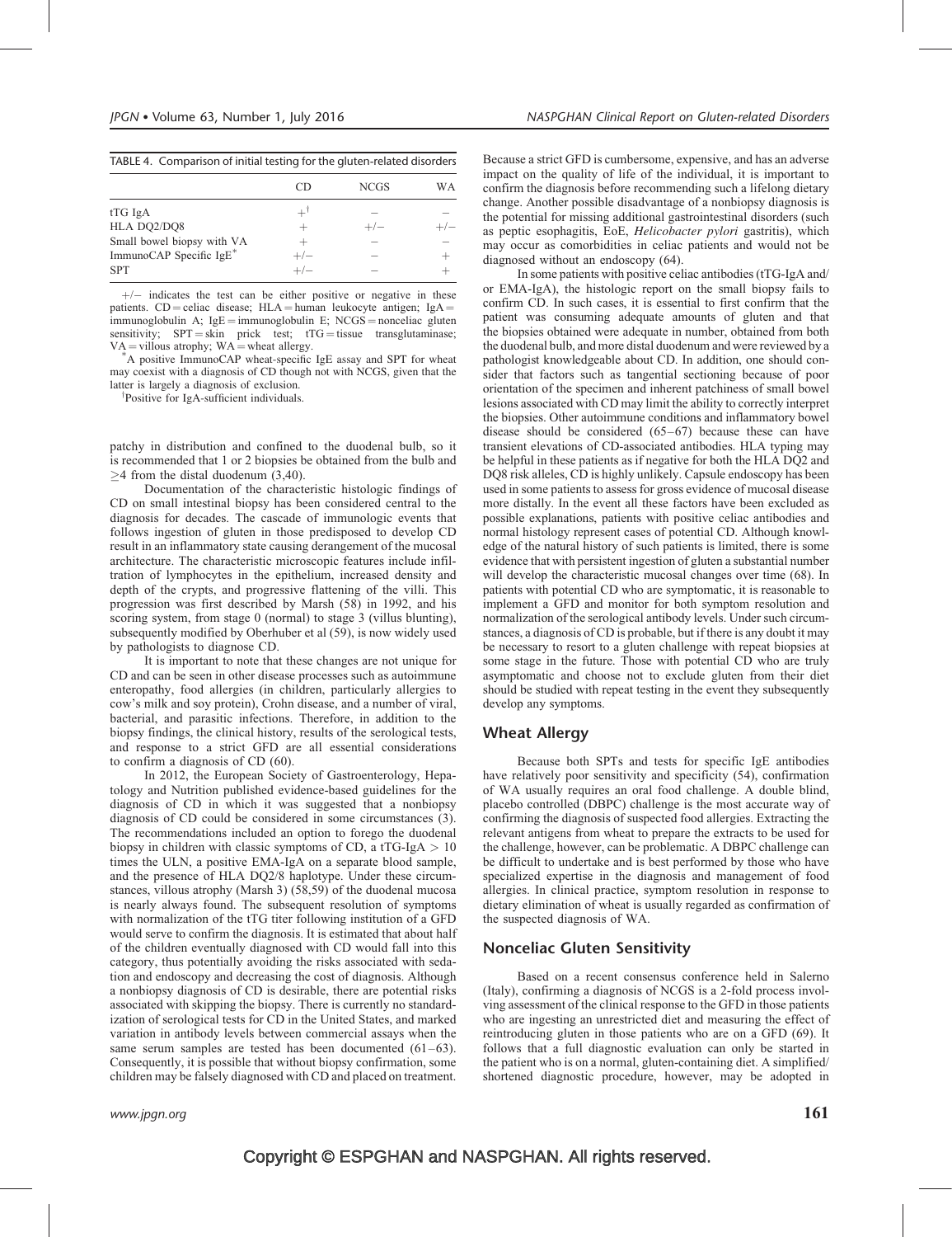patients who are already on a GFD before being seen by a health care professional.

Based on the consensus conference recommendations [\(69\)](#page-9-0), patients on an unrestricted diet should be evaluated with a questionnaire assessing baseline intestinal and extraintestinal symptoms. Patients should be reevaluated after 6 weeks of implementation of a GFD, even if improvement in symptoms is expected shortly after starting the GFD. According to the new consensus, a decrease of  $\geq$ 30% from the baseline score is considered a symptomatic response [\(69\)](#page-9-0).

For those already on a GFD, a placebo controlled double/single blind challenge with crossover would provide a high level of evidence for diagnosing NCGS in lieu of validated biomarkers. The challenge should involve the ingestion of gluten or placebo for 1 week followed by a 1-week washout of strict GFD and then crossover to a second 1-week challenge. The same questionnaire administered to patients on an unrestricted diet should be used for the blind challenge. Once again, a variation of  $\geq$ 30% between the gluten and the placebo challenge should be detected to discriminate a positive from a negative result. The threshold of 30% decline in symptom score is somewhat arbitrary and needs scientific validation.

Patients who do not have recurrence of symptoms when challenged with gluten are unlikely to have NCGS. In these patients, other causes for the symptoms, such as ingestion of FODMAPS, should be considered.

# HOW DO WE TREAT GLUTEN-RELATED DISORDERS AND WHAT ARE THE THERAPEUTIC GOALS?

#### Celiac Disease

The complete exclusion of dietary gluten for life is currently the only accepted treatment for children with CD. Strict adherence to a GFD is not easy as gluten is hidden in many processed foods. Therefore, dietary counseling from a dietitian who has expertise in the treatment of CD is an essential component of treatment.

Overall, the therapeutic goals of treatment for CD are symptom resolution, maintenance of normal growth and development, and resolution of the enteropathy. Persistence of symptoms and villous atrophy has been associated with long-term adverse health outcomes with increased morbidity, increased risks of malignancy, and increased mortality [\(70,71\)](#page-9-0). In contrast to the adult population, mucosal recovery in children is generally more complete following the institution of a strict GFD [\(72\).](#page-9-0) For this reason, repeat endoscopy with biopsies is not routinely recommended in children and is usually reserved for those with persistent unexplained symptoms.

A progressive decline with eventual normalization of the antibody levels on repeat serological testing during 12 to 24 months following the institution of a GFD is widely used as an indicator of dietary compliance and mucosal recovery. In people who are asymptomatic but identified to have CD on the basis of screening groups at increased risk for the condition, normalization of the CD serology is usually used to presume mucosal recovery. Similarly, in those diagnosed with CD based on abnormal serological tests alone, resolution of symptoms and normalization of the serological test is presumed to indicate mucosal recovery. In adults, normal tTG-IgA titers do not exclude the possibility of ongoing villous atrophy among treated patients [\(73\)](#page-9-0). Conversely, a recent pediatric study demonstrated good correlation between adherence to a GFD, symptom resolution, normalization of the CD serological test, and mucosal healing [\(74,75\)](#page-9-0). This, however, needs to be confirmed with additional studies before normal TTG levels can be considered a reliable indicator of mucosal healing in children.

# Wheat Allergy

Complete elimination of wheat-containing products is needed to treat WA. In those who manifest an anaphylactic reaction to wheat, dietary elimination should probably be permanent, although loss of sensitization has been documented in some patients. In children with predominantly gastrointestinal manifestations, tolerance for wheat can develop in >75% by adolescence. The time to developing tolerance has been correlated with the peak level of specific IgE titers. Tolerance developed at a mean age of 41.1 months when the peak IgE was <10, 44.5 months when the titer was between 10 and 19.9, 84.9 months with titers 20 to 49.9, and 84.8 months when the titer was >50. Rates of resolution of WA have been reported as 20% by age 4 years, 52% by 8 years, 66% by 12 years, and 76% by 18 years [\(76\)](#page-9-0). Prospects for resolution of WA in children are significantly better than for peanut, tree nuts, or sesame allergies, in which tolerance can be expected in only  $\sim$ 10% of children, and life-long intolerance is the norm for the majority. The decision on whether and when to challenge children with WA is best undertaken by an expert in food-related allergies.

# Nonceliac Gluten Sensitivity

Similar to CD and WA, the cornerstone of the treatment of NCGS is the elimination of gluten-containing food from the diet. Given the uncertainty on pathogenesis and trigger(s) of NCGS, it is not clear, however, how strict the diet needs to be, for how long the diet needs to be implemented, and how to monitor efficacy of the treatment other than by clinical response. Clinical experience suggests that patients affected by NCGS range from those who need to adhere to a strict GFD to those who can tolerate crosscontamination without clinical consequences. Another area of uncertainty is the possibility that some can ''outgrow'' NCGS. There is still insufficient data to determine whether this is a permanent condition (like CD) or temporary (like WA). In addition, the possibility that NCGS represents a number of unrelated disorders further complicates the ability to provide precise dietary recommendations. To date, there is no good evidence that either rye or barley have to be avoided in those diagnosed with NCGS.

# WHAT FOLLOW-UP IS NEEDED FOR THOSE WITH GLUTEN-RELATED DISORDERS?

#### Celiac Disease

There are no published recommendations for follow-up of children diagnosed with CD. Long-term management should involve both a pediatric gastroenterologist, or pediatrician with experience in CD, and a dietitian with expertise in the GFD. In the first 1 to 2 years following diagnosis, more frequent follow-up visits may be needed to monitor for compliance with the diet, address concerns related to potential nutrient deficits, and ensure the resolution of symptoms [\(Table 5\)](#page-7-0). In some patients, additional resources such as psychology may be needed to help children cope with their new diagnosis, and referral to a local CD support group may be beneficial.

Repeat determination of CD serological tests at 3- to 6-month intervals demonstrating a progressive decline in antibody levels suggests good compliance. Conversely, failure to demonstrate progressive decline in antibody levels, or an increase in these levels at any stage, requires careful review of the diet by a knowledgeable dietitian for continued overt or inadvertent gluten ingestion. Once the child is symptom free, and the antibody levels have returned to normal, follow-up visits may occur on an annual basis.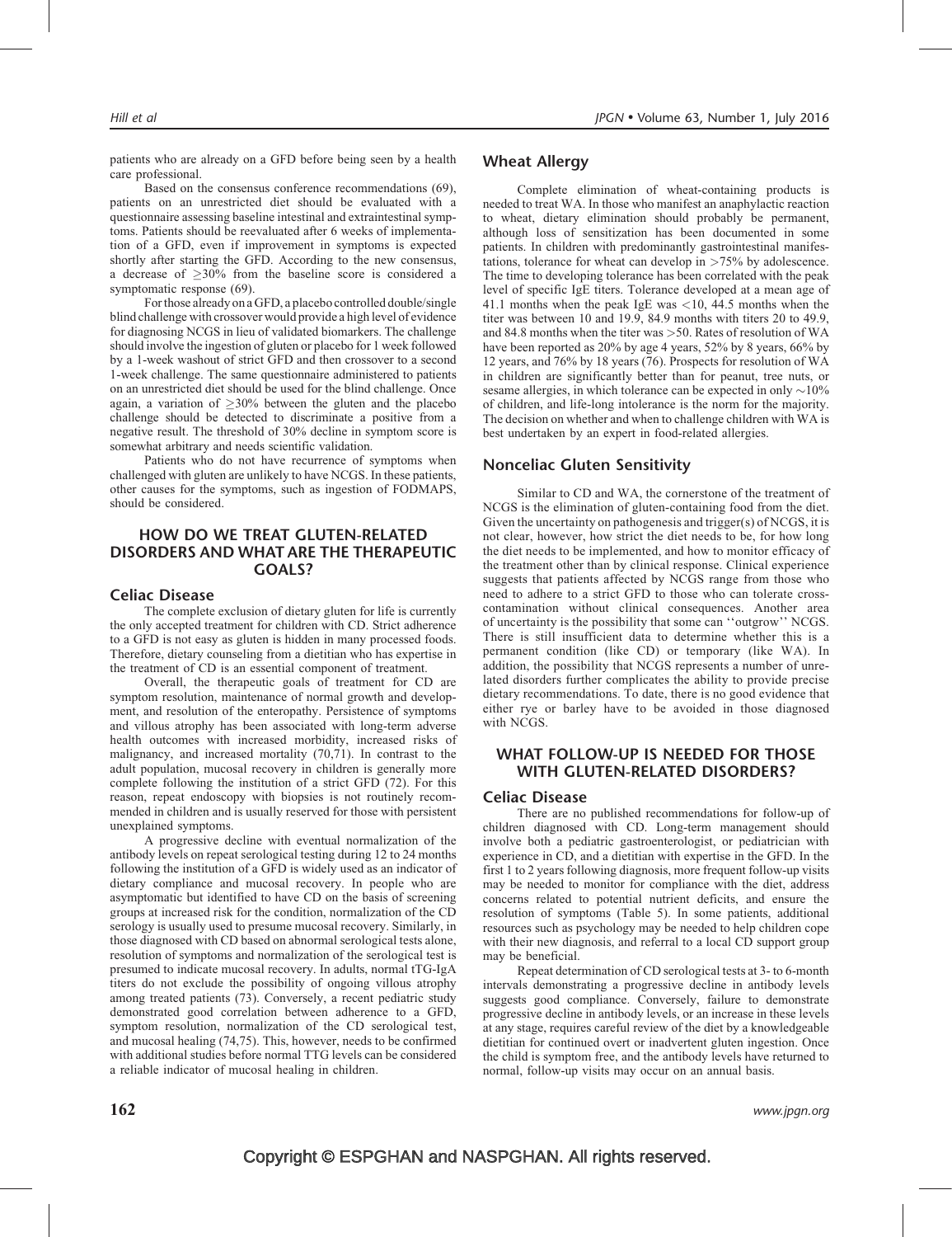| Timing                                                                                                                                             | Visit                                | <b>Tests</b>                                                                                                                                 |
|----------------------------------------------------------------------------------------------------------------------------------------------------|--------------------------------------|----------------------------------------------------------------------------------------------------------------------------------------------|
| At diagnosis                                                                                                                                       | Physician,<br>dietitian              | CD serology (tTG-IgA, EMA-IgA)*<br>Complete blood count<br>Iron profile<br>Hepatic function panel<br>Thyroid tests (TSH, free T4)<br>Calcium |
|                                                                                                                                                    |                                      | Vitamin D level                                                                                                                              |
| $3-6$ mo after<br>starting the<br>GFD and every<br>6 mo thereafter<br>until CD<br>serology has<br>normalized or<br>other concerns<br>have resolved | Physician <sup>†</sup>               | $CD$ serology (tTG-IgA or DGP-IgG)                                                                                                           |
|                                                                                                                                                    | Dietitian (as<br>necessary)          | Additional testing based on clinical<br>indication or previous abnormal<br>results (eg, elevated liver enzymes)                              |
| Annually after<br>symptom<br>resolution and<br>normalization<br>of CD serology                                                                     | Physician,<br>dietitian <sup>†</sup> | CD serology (tTG-IgA or DGP-IgG)                                                                                                             |
|                                                                                                                                                    |                                      | Complete blood count                                                                                                                         |
|                                                                                                                                                    |                                      | Thyroid tests (TSH, free T4)                                                                                                                 |
|                                                                                                                                                    |                                      | Vitamin D level                                                                                                                              |
|                                                                                                                                                    |                                      | Additional testing based on clinical<br>indication.                                                                                          |

<span id="page-7-0"></span>TABLE 5. Recommended testing and follow-up for children with CD

 $CD =$ celiac disease;  $DGP =$ deamidated gliadin peptide;  $EMA = endomysium$ ;  $GFD = gluten-free diet$ ; IgA = immunoglobulin A;  $IgG = \text{immunoglobin } G$ ; tT $\overline{G} = \text{tissue transglutaminase}$ ; TSH = thyroid stimulating hormone.

Other CD-specific antibodies may be relevant for individuals with IgA deficiency or lack of initial tTG IgA elevation.

Participation of additional providers such as psychology may be necessary in conjunction with medical and dietary visits.

Although there are some recommendations regarding testing for nutrient deficiencies at the time of diagnosis, these are not based on any good evidence [\(41\).](#page-8-0) The GFD may be deficient in micronutrients such as iron, folate, and B vitamins, and monitoring for micronutrient deficiency is a consideration. As people with CD are at increased risk for other autoimmune disorders such as autoimmune thyroiditis, monitoring for such conditions should also be considered.

Table 5 lists a suggested program for testing at diagnosis and on subsequent follow-up for children with CD. It is emphasized that this is not based on any evidence but has been developed on the basis of consensus and expert opinion.

# Wheat Allergy

Manifestations of WA involving the gastrointestinal system and skin are generally mild to moderate in severity and can usually be managed by a child's primary care physician. In more severe cases, referral to a subspecialist (gastroenterologist, dermatologist, or allergist) is warranted. The decision to perform a wheat challenge in these more severe cases is best made by an experienced allergist and should be undertaken under close supervision in a

www.jpgn.org  $\hspace{1cm} 163$ 

well-equipped medical facility with personnel trained to manage anaphylaxis.

# Nonceliac Gluten Sensitivity

Currently, there are no clear guidelines on standardized follow-up of patients diagnosed with NCGS who are following a GFD. In general, given the expected fairly rapid resolution of symptoms following the implementation of the diet, follow-up within 3 months from the beginning of the dietary treatment to confirm this has occurred is recommended. There are currently no data that can be used to provide recommendations on the need for, or frequency of, repeated follow-up visits in these patients. It is considered good clinical care to study these patients at regular intervals to insure they remain healthy and involve a dietitian in their care to make sure they are not at risk for nutrient deficiencies. It is also recommended that the continued need for ''strict'' avoidance of all gluten-related products should be reviewed following recovery because in some patients it may be possible to follow a less restrictive diet without the recurrence of symptoms. Any consideration to liberalize the diet does first require that the possibility of CD has been confidently excluded. Once again, this emphasizes the need for physicians to confirm the diagnosis of a specific gluten-related disorder before initiating treatment.

#### **REFERENCES**

- 1. Dickey W, Kearney N. Overweight in celiac disease: prevalence, clinical characteristics and effect of a gluten free diet. Am J Gastroenterol 2006;101:2356–9.
- 2. Shepherd SJ, Gibson PR. Nutritional inadequacies of the gluten free diet in both recently diagnosed and long-term patients with coeliac disease. J Hum Nutr Diet 2013;4:349–58.
- 3. Husby S, Koletzko S, Korponay-Szabo IR, et al. European Society for Pediatric Gastroenterology, Hepatology, and Nutrition guidelines for the diagnosis of coeliac disease. J Pediatr Gastroenterol Nutr 2012;54:136– 60.
- 4. Sapone A, Bai JC, Ciacci C, et al. Spectrum of gluten-related disorders: consensus on new nomenclature and classification. BMC Med 2012;10:13.
- 5. Bai JC, Maurino E, Martinez C, et al. Abnormal colonic transit time in untreated celiac sprue. Acta Gastroenterol Latinoam 1995;25:277–84.
- 6. Sadik R, Abrahamsson H, Kilander A, et al. Gut transit in celiac disease: delay of small bowel transit and acceleration after dietary treatment. Am J Gastroenterol 2004;99:2429–36.
- 7. Cucchiara S, Bassotti G, Castellucci G, et al. Upper gastrointestinal motor abnormalities in children with active celiac disease. J Pediatr Gastroenterol Nutr 1995;21:435–42.
- 8. Diamanti A, Capriati T, Basso MS, et al. Celiac disease and overweight in children: an update. Nutrients 2014;6:207–20.
- 9. Reilly NR, Aguilar KM, Green PH. Should intussusception in children prompt screening for celiac disease? J Pediatr Gastroenterol Nutr 2013;56:56–9.
- 10. Garampazzi A, Rapa A, Mura S, et al. Clinical pattern of celiac disease is still changing.  $\hat{J}$  Pediatr Gastroenterol Nutr 2007;45:611-4.
- 11. Maki M, Kallonen K, Lahdeaho ML, et al. Changing pattern of childhood coeliac disease in Finland. Acta Paediatr Scand 1988;77:408-12.
- 12. Roma E, Panayiotou J, Karantana H, et al. Changing pattern in the clinical presentation of pediatric celiac disease: a 30-year study. Digestion 2009;80:185–91.
- 13. Rostami Nejad M, Rostami K, Pourhoseingholi MA, et al. Atypical presentation is dominant and typical for coeliac disease. J Gastrointestin Liver Dis 2009;18:285–91.
- 14. Vajro P, Paolella G, Maggiore G, et al. Pediatric celiac disease, cryptogenic hypertransaminasemia, and autoimmune hepatitis. J Pediatr Gastroenterol Nutr 2013;56:663–70.
- 15. Bottaro G, Cataldo F, Rotolo N, et al. The clinical pattern of subclinical/ silent celiac disease: an analysis on 1026 consecutive cases. Am J Gastroenterol 1999;94:691–6.

# Copyright © ESPGHAN and NASPGHAN. All rights reserved.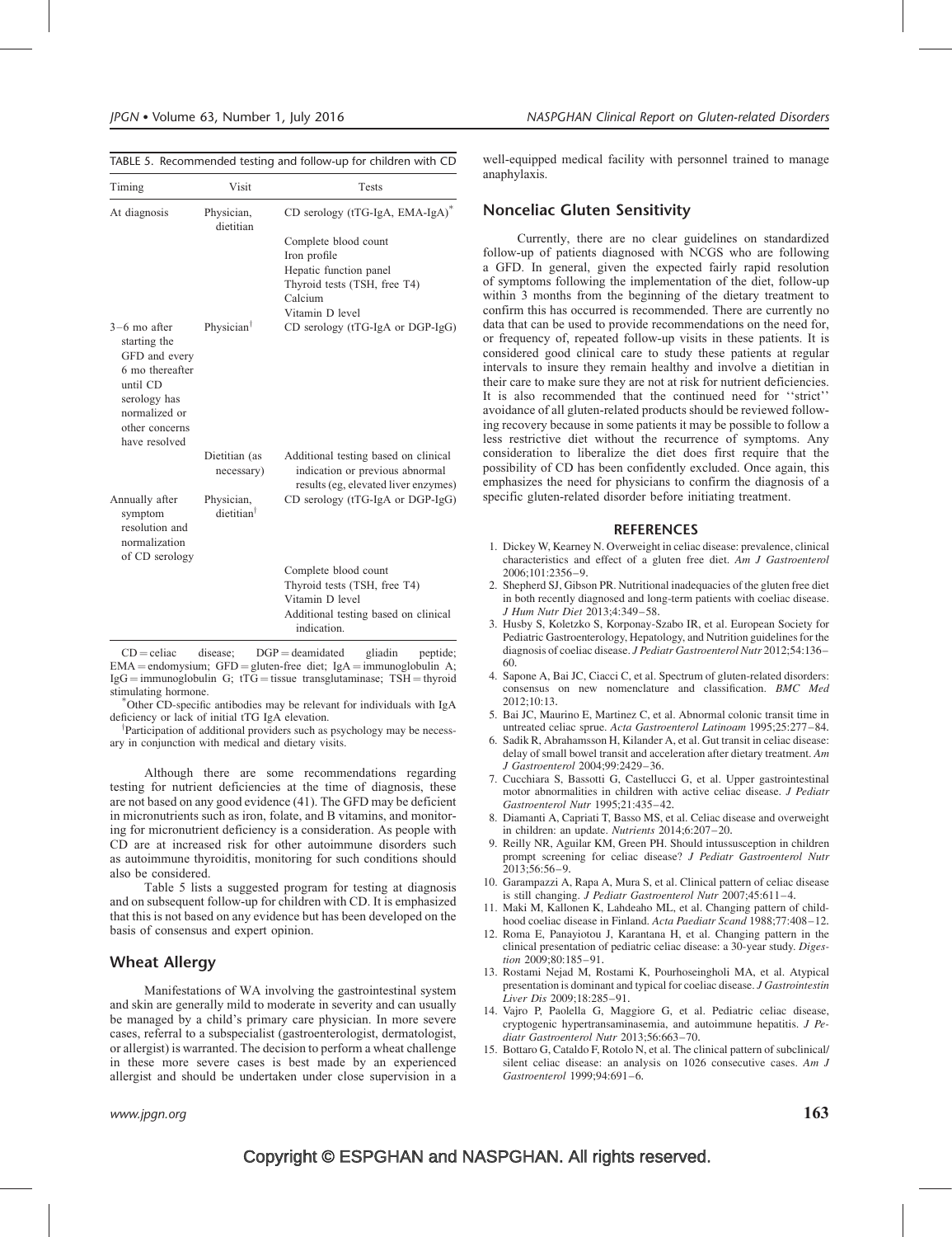- <span id="page-8-0"></span>16. Harper JW, Holleran SF, Ramakrishnan R, et al. Anemia in celiac disease is multifactorial in etiology. Am J Hematol 2007;82:996–1000.
- 17. Kolho KL, Farkkila MA, Savilahti E. Undiagnosed coeliac disease is common in Finnish adults. Scand J Gastroenterol 1998;33:1280-3.
- 18. Hin H, Bird G, Fisher P, et al. Coeliac disease in primary care: case finding study. BMJ 1999;318:164–7.
- 19. Zanini B, Caselani F, Magni A, et al. Celiac disease with mild enteropathy is not mild disease. Clin Gastroenterol Hepatol 2013;11:253-8.
- 20. Troncone R, Kosova R. Short stature and catch-up growth in celiac disease. J Pediatr Gastroenterol Nutr 2010;51:S137-8.
- 21. Cacciari E, Salardi S, Lazzari R, et al. Short stature and celiac disease: a relationship to consider even in patients with no gastrointestinal tract symptoms. *J Pediatr* 1983;103:708-11.
- 22. Bolotin D, Petronic-Rosic V. Dermatitis herpetiformis. Part I. Epidemiology, pathogenesis, and clinical presentation. J Am Acad Dermatol 2011;64:1017–24.
- 23. Bolotin D, Petronic-Rosic V. Dermatitis herpetiformis. Part II. Diagnosis, management, and prognosis. J Am Acad Dermatol 2011;64: 1027–33.
- 24. Aine L, Maki M, Collin P, et al. Dental enamel defects in celiac disease. J Oral Pathol Med 1990;19:241–5.
- 25. Ghozzi M, Sakly W, Mankai A, et al. Screening for celiac disease, by endomysial antibodies, in patients with unexplained articular manifestations. Rheumatol Int 2013;34:637–42.
- 26. Margoni D, Chouliaras G, Duscas G, et al. Bone health in children with celiac disease assessed by dual x-ray absorptiometry: effect of glutenfree diet and predictive value of serum biochemical indices. J Pediatr Gastroenterol Nutr 2012;54:680–4.
- 27. Krupa-Kozak U. Pathologic bone alterations in celiac disease: etiology, epidemiology, and treatment. Nutrition 2014;30:16-24.
- 28. Dimitrova AK, Ungaro RC, Lebwohl B, et al. Prevalence of migraine in patients with celiac disease and inflammatory bowel disease. Headache 2013;53:344–55.
- 29. Chin RL, Sander HW, Brannagan TH, et al. Celiac neuropathy. Neurology 2003;60:1581–5.
- 30. Pengiran Tengah DS, Holmes GK, Wills AJ. The prevalence of epilepsy in patients with celiac disease. Epilepsia 2004;45:1291-3.
- 31. Ludvigsson JF, Zingone F, Tomson T, et al. Increased risk of epilepsy in biopsy-verified celiac disease: a population-based cohort study. Neurology 2012;78:1401–7.
- 32. Canales P, Mery VP, Larrondo FJ, et al. Epilepsy and celiac disease: favorable outcome with a gluten-free diet in a patient refractory to antiepileptic drugs. Neurologist 2006;12:318–21.
- 33. Pynnonen P, Isometsa E, Aronen E, et al. Mental disorders in adolescents with celiac disease. Psychosomatics 2004;45:325–35.
- 34. Pynnönen P, Isometsä E, Verkasalo M, et al. Gluten-free diet may alleviate depressive and behavioural symptoms in adolescents with coeliac disease: a prospective follow-up case-series study. BMC Psychiatr 2005;5:14.
- 35. Dominguez-Ortega G, Borrelli O, Meyer R, et al. Extraintestinal manifestations in children with gastrointestinal food allergy. J Pediatr Gastroenterol Nutr 2014;59:210–4.
- 36. Weichel M, Glaser AG, Ballmer-Weber BK, et al. Wheat and maize thioredoxins: a novel cross-reactive cereal allergen family related to baker's asthma. J Allergy Clin Immunol 2006;117:676-81.
- 37. Volta U, Caio G, Tovoli F, et al. Non-celiac gluten sensitivity: questions still to be answered despite increasing awareness. Cell Mol Immunol 2013;10:383–92.
- 38. Fasano A, Sapone A, Zevallos V, et al. Non-celiac gluten sensitivity. Gastroenterology 2015;148:1195–204.
- 39. Catassi C, Bai J, Bonaz B, et al. Non-celiac gluten sensitivity: the new frontier of gluten related disorders. Nutrients 2013;5:3839–53.
- 40. Hill I, Dirks M, Colletti R, et al. Guideline for the diagnosis and treatment of celiac disease in children: recommendations of the North American Society for Pediatric Gastroenterology, Hepatology and Nutrition. J Pediatr Gastroenterol Nutr 2005;40:1–19.
- 41. Rubio-Tapia A, Hill ID, Kelly CP, et al. American College of Gastroenterology clinical guideline: diagnosis and management of celiac disease. Am J Gastroenterol 2013;108:656–76.
- 42. Kagnoff M. AGA Institute medical position statement on the diagnosis and management of celiac disease. Gastroenterology 2006;131:1977– 80.
- 43. van Koppen EJ, Schweizer JJ, Csizmadia CG, et al. Long-term health and quality-of-life consequences of mass screening for childhood celiac disease: a 10-year follow-up study. Pediatrics 2009;123:e582–8.
- 44. Rubio-Tapia A, Kyle RA, Kaplan EL, et al. Increased prevalence and mortality in undiagnosed celiac disease. Gastroenterology 2009;137: 88–93.
- 45. Ventura A, Magazzu G, Greco L. Duration of exposure to gluten and risk for autoimmune disorders in patients with celiac disease. SIGEP Study Group for Autoimmune Disorders in Celiac Disease. Gastroenterology 1999;117:297–303.
- 46. Hogberg L, Grodzinsky E, Stenhammar L. Better dietary compliance in patients with coeliac disease diagnosed in early childhood. Scand J Gastroenterol 2003;38:751–4.
- 47. Charalampopoulos D, Panayiotou J, Chouliaras G, et al. Determinants of adherence to gluten-free diet in Greek children with coeliac disease: a cross-sectional study. Eur J Clin Nutr 2013;67:615–9.
- 48. Nordyke K, Norstrom F, Lindholm L, et al. Health-related quality-oflife in children with coeliac disease, measured prior to receiving their diagnosis through screening. J Med Screen 2011;18:187–92.
- 49. Rosen A, Ivarsson A, Nordyke K, et al. Balancing health benefits and social sacrifices: a qualitative study of how screening-detected celiac disease impacts adolescents' quality of life. BMC Pediatr 2011;11:32.
- 50. Fabiani E, Taccari LM, Ratsch IM, et al. Compliance with gluten-free diet in adolescents with screening-detected celiac disease: a 5-year follow-up study. J Pediatr 2000;136:841–3.
- 51. Rashtak S, Ettore M, Homburger H, et al. Combination testing for antibodies in the diagnosis of coeliac disease: comparison of multiplex immunoassay and ELISA methods. Aliment Pharmacol Ther 2008;28:805–13.
- 52. Gidrewicz D, Potter K, Trevenen C, et al. Evaluation of the ESPGHAN celiac guidelines in a North American pediatric population. Am J Gastroenterol 2015;110:760–7.
- 53. De Leo L, Quaglia S, Ziberna F, et al. Serum anti-tissue transglutaminase antibodies detected during febrile illness may not be produced by the intestinal mucosa. J Pediatr 2015;166:761-3.
- 54. Soares-Weiser K, Takwoingi Y, Panesar SS, et al. EAACI Food Allergy and Anaphylaxis Guidelines Group. The diagnosis of food allergy: a systematic review and meta-analysis. Allergy 2014;69:76–86.
- 55. Spergel JM, Brown-Whitehorn TF, Cianferoni A, et al. Identification of causative foods in children with eosinophilic esophagitis treated with an elimination diet. J Allergy Clin Immunol 2012;130:461–7.
- 56. Mowszet K, Matusiewicz K, Iwan´czak B. Value of the atopy patch test in the diagnosis of food allergy in children with gastrointestinal symptoms. Adv Clin Exp Med 2014;23:403–9.
- 57. Guandalini S, Polanco I. Nonceliac gluten sensitivity or wheat intolerance syndrome? J Pediatr 2015;166:805–11.
- 58. Marsh MN. Gluten, major histocompatibility complex, and the small intestine. A molecular and immunobiologic approach to the spectrum of gluten sensitivity ("celiac sprue"). Gastroenterology 1992;102:330-54.
- 59. Oberhuber G, Granditsch G, Vogelsang H. The histopathology of coeliac disease: time for a standardized report scheme for pathologists. Eur J Gastroenterol Hepatol 1999;11:1185–94.
- 60. Dickson B, Streutker C, Chetty R. Coeliac disease: an update for pathologists. J Clin Pathol 2006;59:1008–16.
- 61. Naiyer A, Hernandez L, Ciaccio E, et al. Comparison of commercially available serological kits for detection of celiac disease. J Clin Gastroenterol 2009;43:225–32.
- 62. Van Meensel B, Hiele M, Hoffman I, et al. Diagnostic accuracy of ten second-generation (human) tissue transglutaminase antibody assays in celiac disease. Clin Chem 2004;50:2125–35.
- 63. Egner W, Shrimpton A, Sargur R, et al. ESPGHAN guidance on coeliac disease 2012: multiples of ULN for decision making do not harmonise assay performance across centres. J Pediatr Gastroenterol Nutr 2012;55:733–5.
- 64. Guandalini S, Newland C. Can we really skip the biopsy in diagnosing symptomatic children with celiac disease? J Pediatr Gastroenterol Nutr 2013;57:e24.
- 65. Di Tola M, Sabbatella L, Anania MC, et al. Anti-tissue transglutaminase antibodies in inflammatory bowel disease: new evidence. Clin Chem Lab Med 2004;42:1092–7.